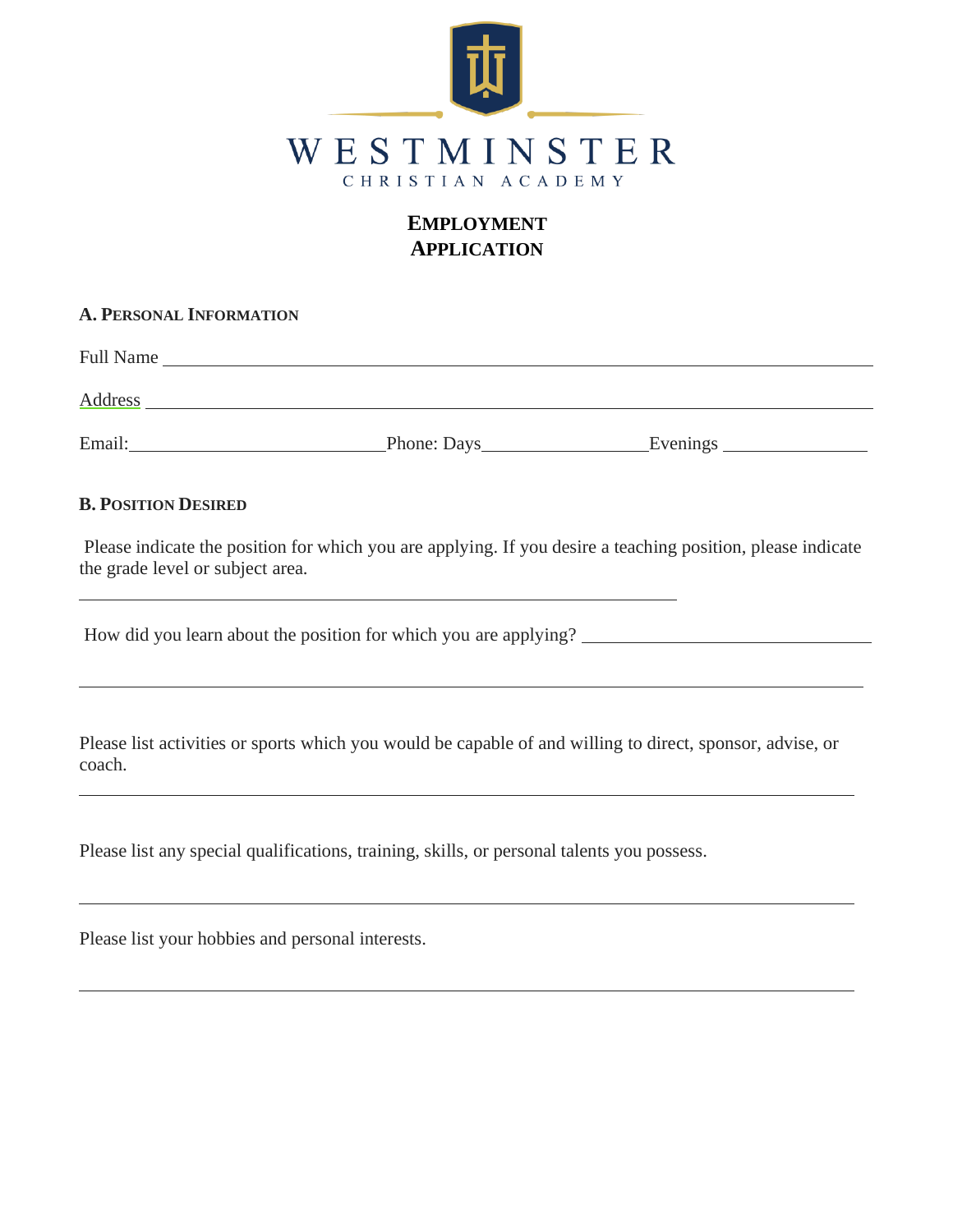# **C. EDUCATIONAL PREPARATION (BEGINNING WITH HIGH SCHOOL)**

| Name of School                                                                   | Dates | Major | Degree                                                                                               |  |
|----------------------------------------------------------------------------------|-------|-------|------------------------------------------------------------------------------------------------------|--|
|                                                                                  |       |       |                                                                                                      |  |
|                                                                                  |       |       |                                                                                                      |  |
|                                                                                  |       |       |                                                                                                      |  |
|                                                                                  |       |       |                                                                                                      |  |
|                                                                                  |       |       |                                                                                                      |  |
| School Activities, Clubs, Honors, etc.                                           |       |       |                                                                                                      |  |
|                                                                                  |       |       | Are you currently working on a degree?<br>If yes, what degree, which college are you attending,      |  |
| <b>D. TEACHING/WORK EXPERIENCE</b>                                               |       |       |                                                                                                      |  |
| necessary, you may use the reverse side of this page, following the same format. |       |       | Please start with your current or most recent employer and work backwards for the past ten years. If |  |

| 1. Employer       |                                                  |  |
|-------------------|--------------------------------------------------|--|
|                   |                                                  |  |
|                   | Position Dates of Employment Dates of Employment |  |
|                   | Supervisor's Name and Contact Info.              |  |
|                   |                                                  |  |
| 2. Employer       |                                                  |  |
|                   |                                                  |  |
|                   | Position Dates of Employment Dates of Employment |  |
|                   |                                                  |  |
|                   |                                                  |  |
| 3. Employer       |                                                  |  |
|                   |                                                  |  |
|                   | Position Dates of Employment Dates of Employment |  |
|                   | Supervisor's Name and Contact Info.              |  |
|                   |                                                  |  |
|                   |                                                  |  |
|                   |                                                  |  |
| Position Position | Dates of Employment                              |  |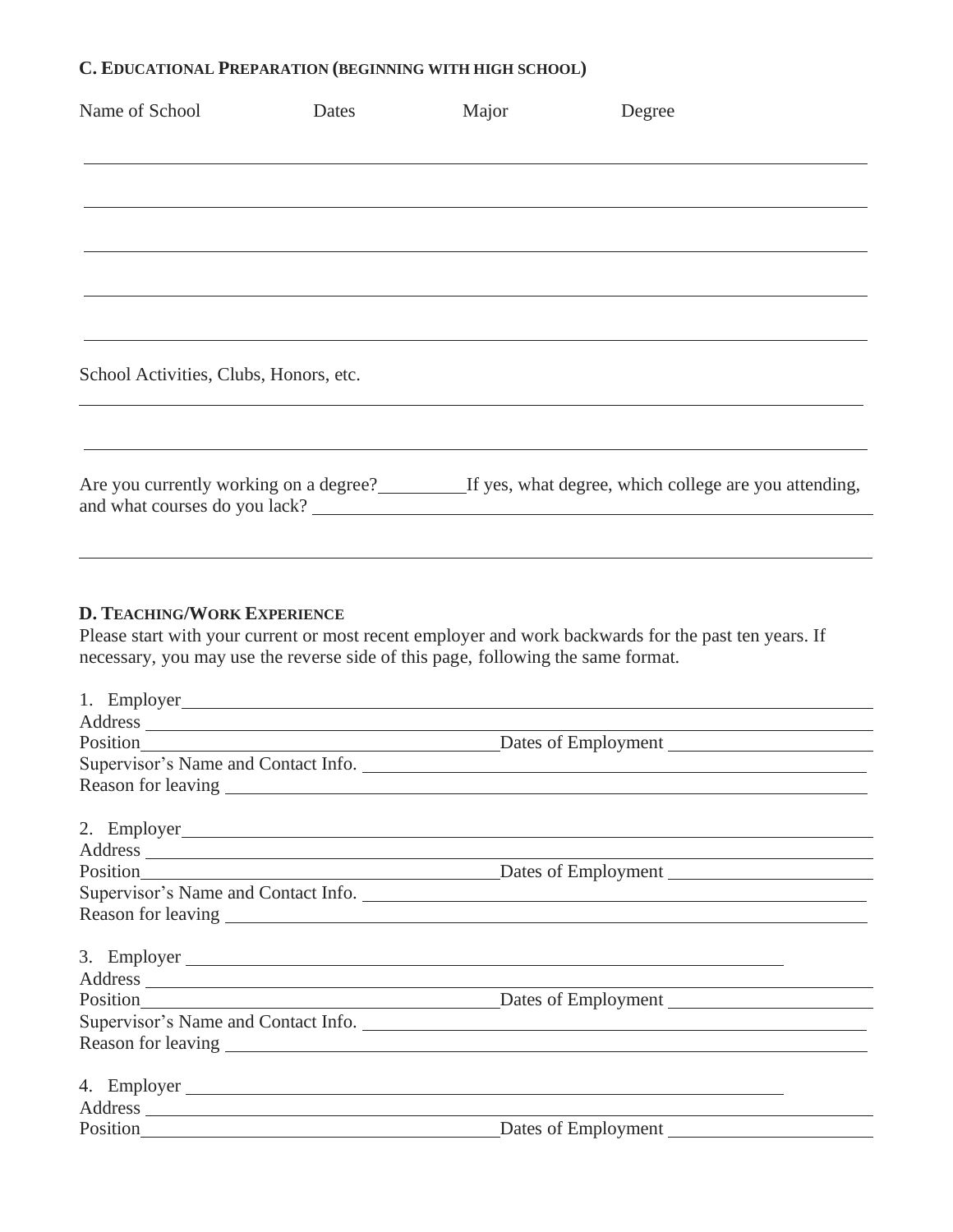|                                      | Supervisor's Name and Contact Info. |  |
|--------------------------------------|-------------------------------------|--|
|                                      |                                     |  |
| 5. Employer                          |                                     |  |
| Address                              |                                     |  |
| Position                             | Dates of Employment                 |  |
|                                      | Supervisor's Name and Contact Info. |  |
|                                      |                                     |  |
| Total years of experience: In aiding | In administration<br>In teaching    |  |

| Total years of experience. In aiding | $\mu$ way $\mu$        | - III aunimiisu auvii |
|--------------------------------------|------------------------|-----------------------|
| Are you certified?                   | If yes, in what state? | Expiration date?      |
| For what are you certified?          |                        |                       |

#### **F. PERSONAL REFERENCES**

You will need to sign the **Authorization to Release Reference Information** that is included and return it with this application.

Give two references who are qualified to speak of your spiritual experience. List your current pastor first.

|                  | <b>Phone</b> | Email and the contract of the contract of the contract of the contract of the contract of the contract of the contract of the contract of the contract of the contract of the contract of the contract of the contract of the |  |
|------------------|--------------|-------------------------------------------------------------------------------------------------------------------------------------------------------------------------------------------------------------------------------|--|
|                  |              |                                                                                                                                                                                                                               |  |
|                  |              |                                                                                                                                                                                                                               |  |
|                  | 2. Name      |                                                                                                                                                                                                                               |  |
| Complete Address |              |                                                                                                                                                                                                                               |  |

| $\mathcal{L}$   |  |  |
|-----------------|--|--|
| Re <sub>1</sub> |  |  |

Give two professional references who are qualified to speak of your educational/employment training and experience. List your current or most recent supervisor first.

| 1. Name                      |                                      |  |
|------------------------------|--------------------------------------|--|
|                              |                                      |  |
| Relationship Phone Phone     |                                      |  |
|                              |                                      |  |
| 2. Name                      |                                      |  |
|                              |                                      |  |
|                              | Relationship Phone Phone Email Email |  |
| <b>G. CHURCH AFFILIATION</b> |                                      |  |
|                              |                                      |  |
|                              |                                      |  |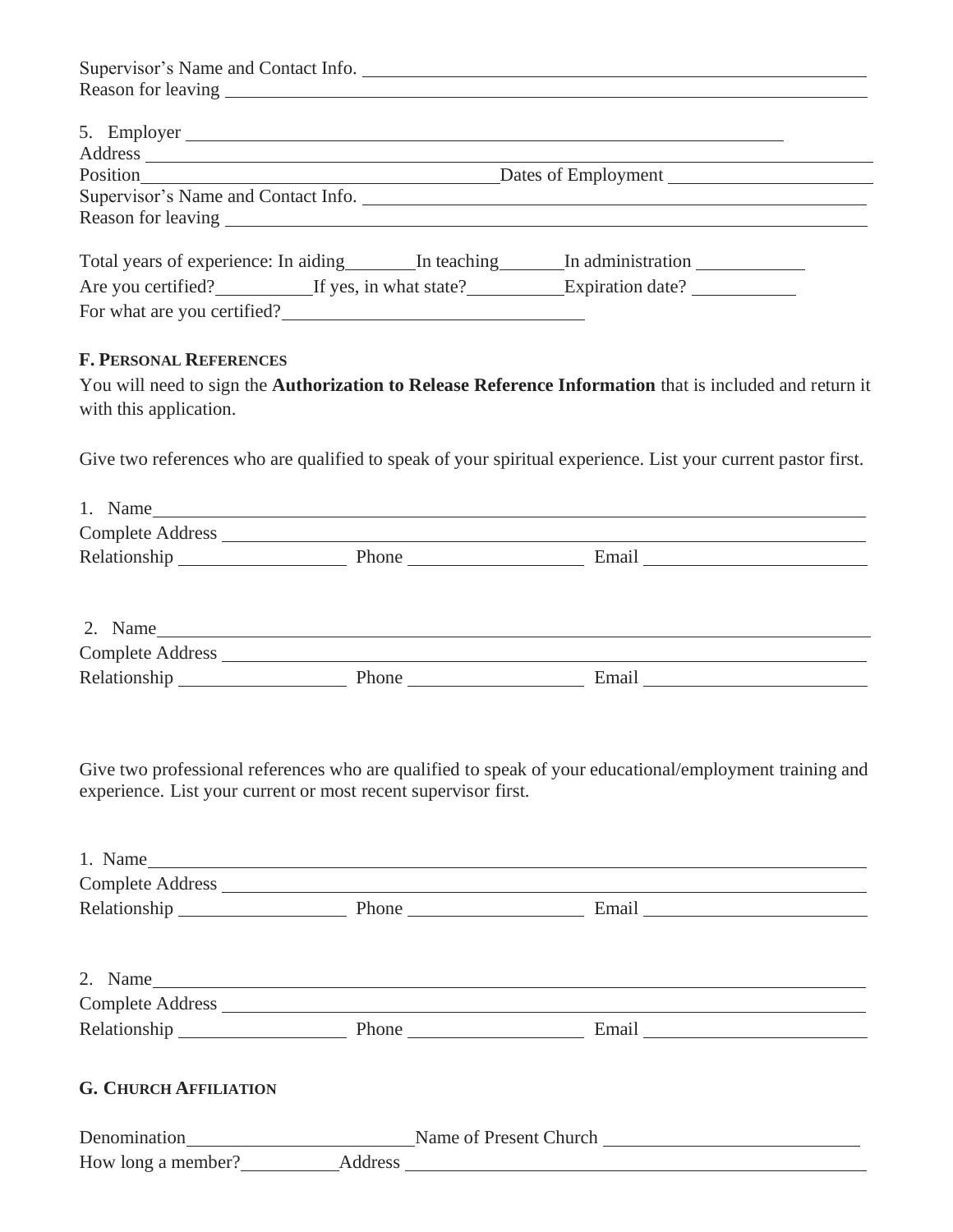#### **H. PROCEDURAL QUESTIONS**

Do you heartily agree with and will you uphold and support the purpose and philosophy of Westminster Christian Academy?

Please note any areas with which you disagree or cannot fully support.

Do you subscribe without reservation to the Westminster Christian Academy Statement of Faith? (See Reference I) and the same state of  $\Gamma$ 

Do you strongly hold to any doctrines or convictions that are not a part of our Statement of Faith?

If yes, please explain.

Do you subscribe without reservation to the Westminster Christian Academy Statement of Marriage, Sexuality & Gender? (See Reference II) \_\_\_\_\_\_\_\_\_\_\_\_\_\_\_\_\_\_\_\_\_\_\_\_\_\_\_\_

Have you ever been investigated by an employer for misconduct?

Have you ever been disciplined, discharged, or asked to resign from a prior position?

Have you ever been charged in civil or criminal proceedings with improprieties regarding children?

Have you ever been convicted of any offense involving dishonesty, breach of trust, stealing, any type of moral impropriety, or any type of felony?

Is there any reason why you might be unable to perform the duties and responsibilities of the position for which you are applying?

If you are offered a position, will you be able to verify that you are legally permitted to be employed in the United States?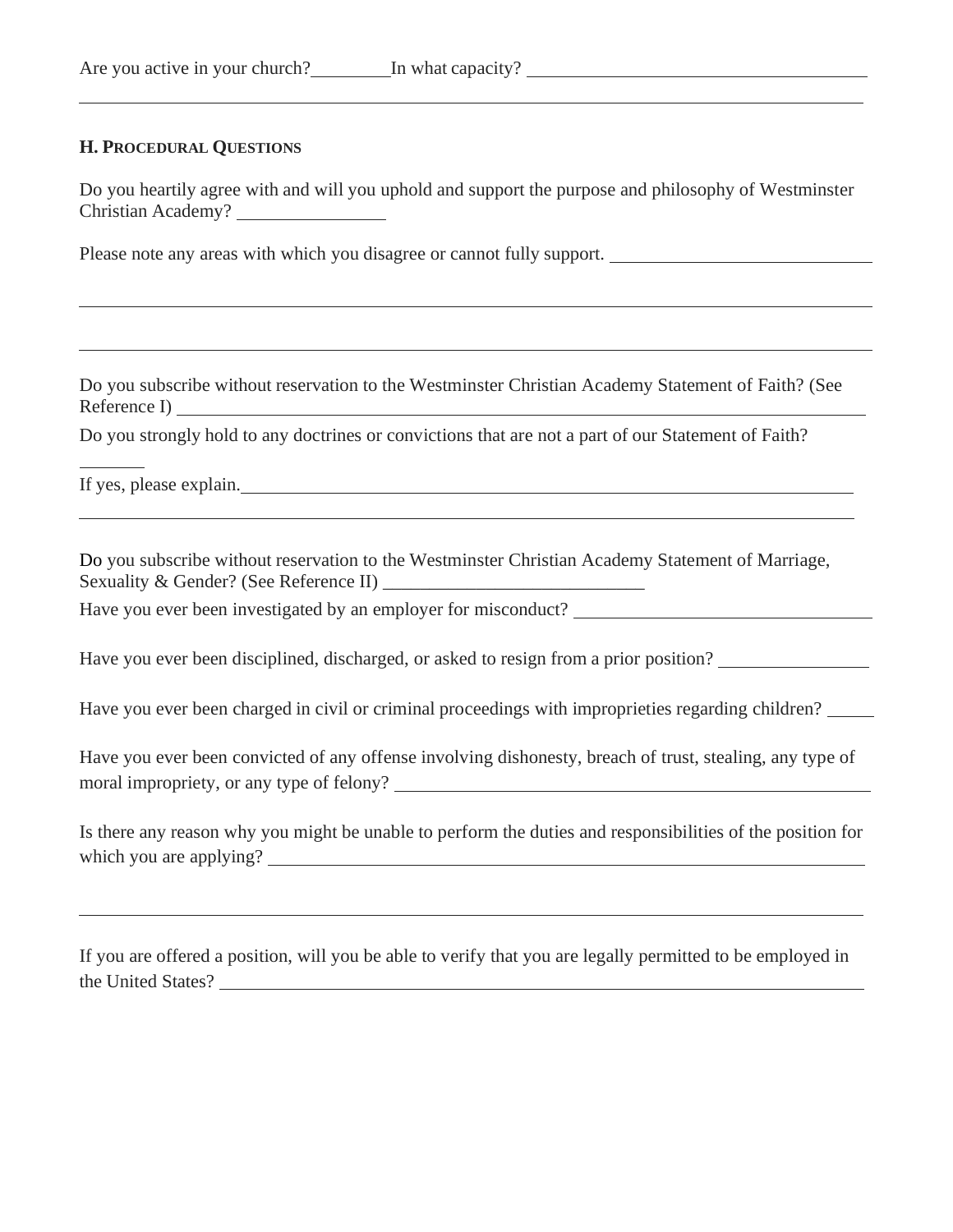## **I. STANDARDS**

All employees shall be professional in their conduct and appearance. Employees must profess a personal faith in Jesus Christ and must faithfully attend an evangelical church, and shall manifest by precept and example the highest Christian virtue and personal decorum, serving as a role model (1 Timothy 4:12) both in and out of school to students (Luke 6:40) and as an example to parents and fellow faculty members. This includes, but is not limited to, the refraining from such activities as the abuse of alcohol or the use illicit drugs and the use of profane language (Colossians 3:17; Titus 2:7-8; 1 Thessalonians 2:10, 5:18, 5:22-23; James 3:17-18). The employee agrees that Scripture dictates standards of sexual behavior and clearly defines the unique roles of male and female. Any sexual activity outside of the marriage commitment, being defined as one man and one woman, violates the requirement of being a role model and will constitute grounds for termination (Romans 1:24-32, 12:1-2; 1 Corinthians 6:9-20; Ephesians 4:1-11, 5:3-5; 1 Thessalonians 4:3-8; 1 Timothy 4:12; 2 Timothy 2:19-22; 1 Peter 1:15-16; 1 John 3:1-3).

When children of school employees are capable of meeting all admission requirements, the Board of Directors has a strong expectation that those children attend Westminster.

## **J. ATTACHMENTS**

On a separate page, please succinctly answer the following questions.

- 1. Describe your conversion and personal relationship to Jesus Christ.
- 2. What steps are you taking to further your Christian growth?
- 3. Why do you wish to work at Westminster?
- 4. What do you believe are your strengths and weaknesses?

5. Please summarize any additional information you would like to present regarding your candidacy for a position at Westminster.

# **K. APPLICANT'S CERTIFICATION AND AGREEMENT**

I understand that Westminster Christian Academy does not discriminate in its employment practices against any person because of race, color, national or ethnic origin, gender, age, or disability.

I hereby certify that the facts set forth in this application are true and complete to the best of my knowledge. I understand that discovery of falsification of any statement or a significant omission of fact may prevent me from being hired, or if hired, may subject me to immediate dismissal regardless of the time elapsed before discovery. If I am released under these circumstances, I further understand that I will be paid and receive benefits only through the day of release.

I authorize Westminster Christian Academy to thoroughly interview the primary references which I have listed, any secondary references mentioned through interviews with primary references, or other individuals who know me and have knowledge regarding my testimony and work record. I also authorize the school to thoroughly investigate my work records and evaluations, my educational preparation, and other matters related to my suitability for the job.

I authorize references and my former employers to disclose to the school any and all employment records, performance reviews, letters, reports, and other information related to my life and employment, without giving me prior notice of such disclosure. In addition, I hereby release the school, my former employers, references, and all other parties from any and all claims, demands, or liabilities arising out of or in any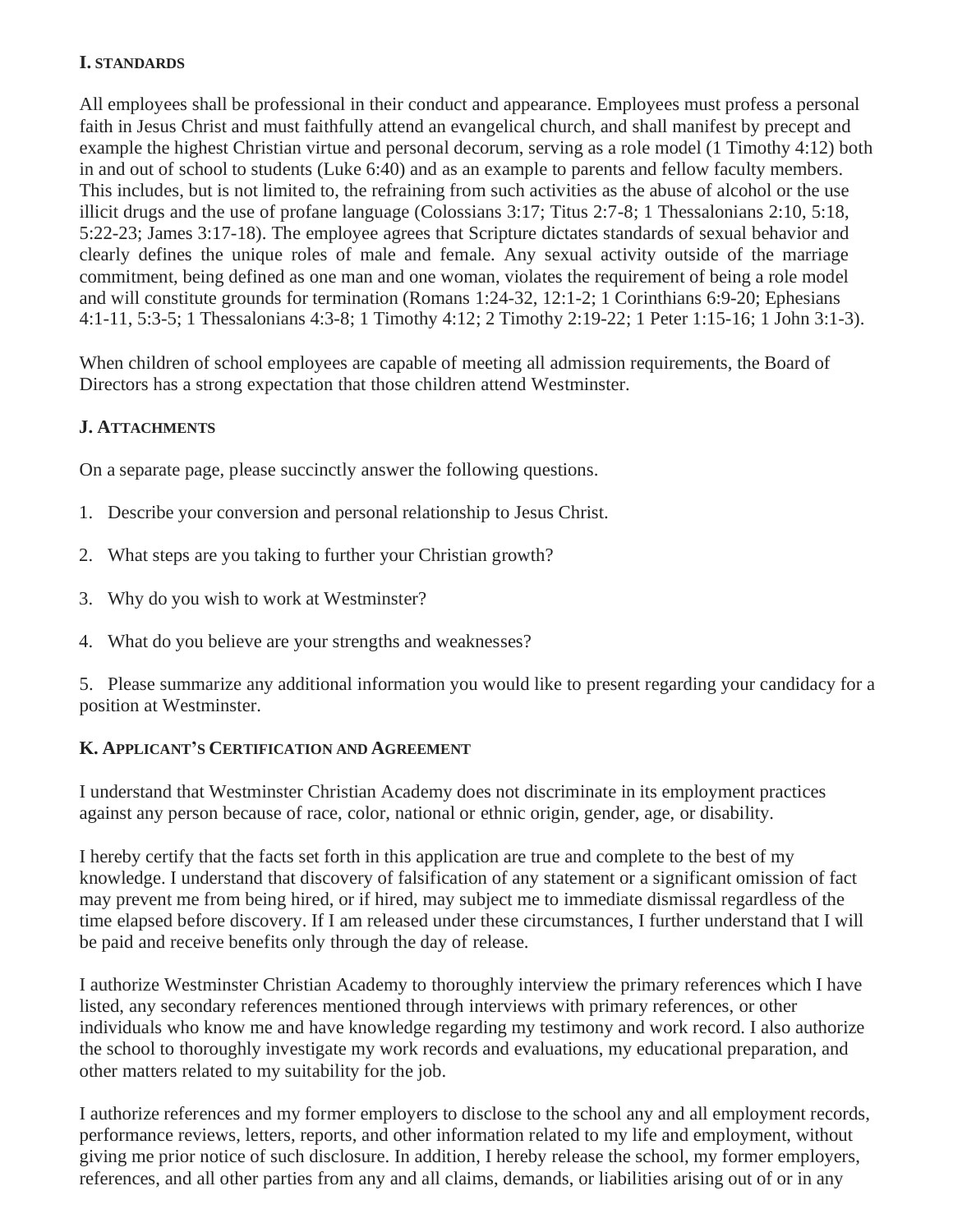way related to such investigation or disclosure. I waive the right to ever personally view any references given to the school.

Since I will be working with children, I understand that I must submit to a fingerprint check by the FBI and possibly other federal and state authorities. I agree to fully cooperate in providing and recording as many sets of my fingerprints as are necessary for such an investigation. I authorize the school to conduct a criminal records check. I understand and agree that any offer of employment that I may receive from the school is conditioned upon the receipt of background information. The school may refuse employment orterminate conditional employment if the school deems any background information unfavorable or to reflect adversely on the school or on me as a Christian role model.

I understand that this is only an application for employment and that no employment contract is being offered at this time.

I certify that I have carefully read and do understand the above statements.

Signature of Applicant Date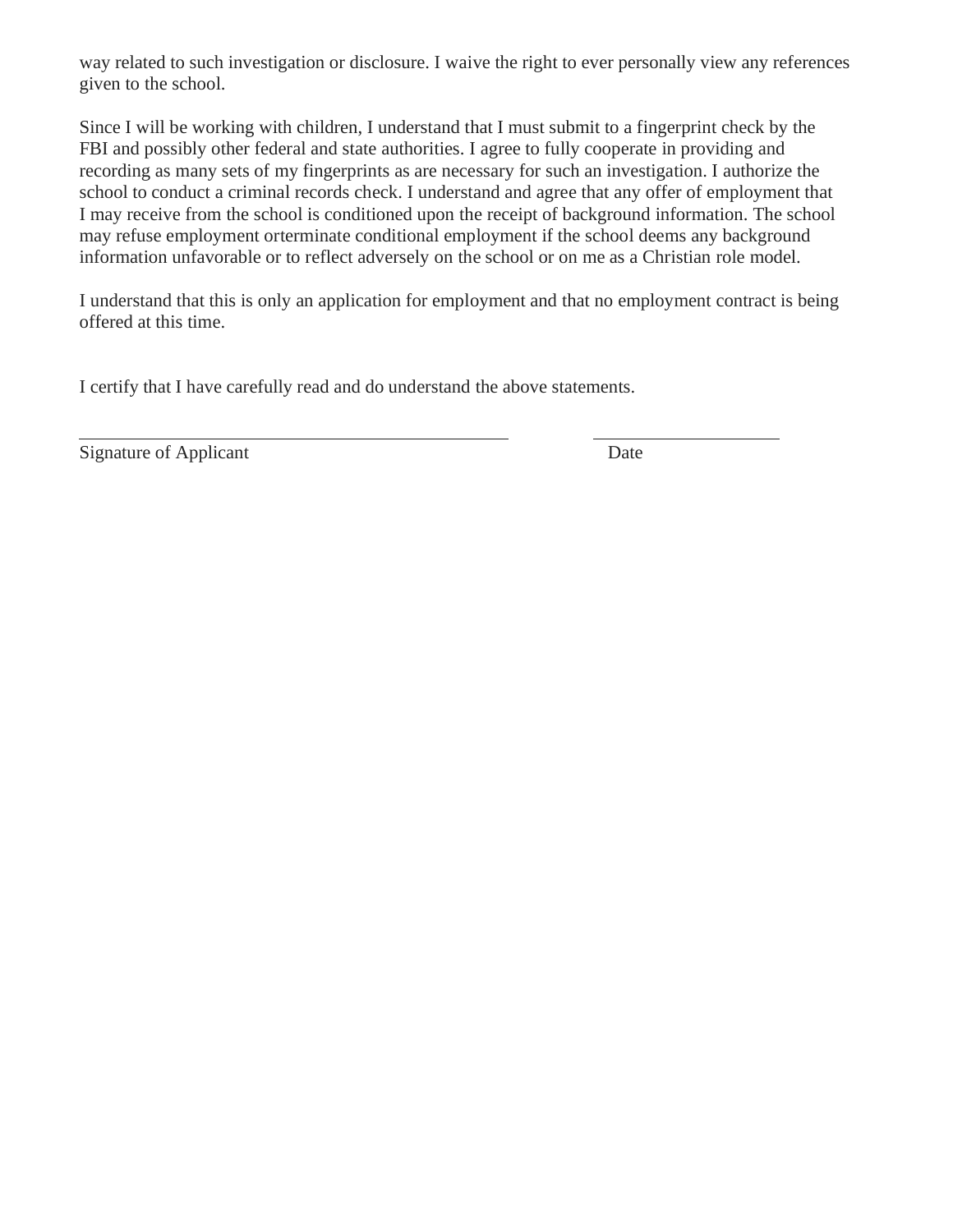#### **REFERENCES**

#### **I. STATEMENT OF FAITH**

Westminster Christian Academy most emphatically affirms the essentials of the Christian faith, which are as follows:

- the divine inspiration of the 66 books of the Old and New Testaments, making them both inerrant and authoritative
- the existence of the infinite, personal, and holy God Father, Son, and Holy Spirit
- the deity, the virgin birth, the sinless life, the supernatural miracles, the atoning death, the physical resurrection, the ascension, and the personal return of our Lord Jesus Christ
- the absolute necessity of salvation through faith alone, because of the shed blood of Christ, and only by God's grace, for the gift of eternal life

Westminster Christian Academy takes the Westminster Confession of 1648 as its broader summary of biblical truth. However, the school encourages respect for various positions among Christians concerning the following:

- the mode and appropriate age for baptism
- the chronological details of the return of Jesus Christ
- the practice of the ecstatic gifts within the body of Christ
- the precise interpretation of the six days of creation in the Genesis record
- the most appropriate form of church government

These five areas are left to the teaching of the home and church. There shall be no attempt to promote these denominational positions. Westminster desires to avoid the dissension that may be caused by denominational distinctives.

The Statement of Faith and Statement of Marriage and Family shall be given to every person prior to their being offered employment at Westminster. Persons shall only be employed at Westminster if they are in complete agreement with the Statement of Faith. If a person changes his/her beliefs with respect to the Statement of Faith or Statement of Marriage and Family following employment, that person may be asked to leave the organization.

We believe that all matters of faith and conduct must be evaluated on the basis of The Bible, which is our infallible guide. The Bible is the inspired and infallible Word of God, acting as the source of authority over morality, our beliefs, Christian lifestyle and conduct.

#### **II. STATEMENT OF MARRIAGE, SEXUALITY & GENDER**

We believe that God wonderfully and immutably creates each person as male and female. These two distinct, complementary genders together reflect the image and nature of God. (Gen 1:26-27.) Rejection of one's biological sex is a rejection of the image of God within that person.

We believe the term "marriage" has only one meaning: the uniting of one man and one woman in a single, exclusive union, as delineated in Scripture. (Gen. 2:18-25.) We believe that God intends sexual intimacy to occur only between a man and a woman who are married to each other. (1 Cor 6:18; 7:2-5; Heb 13:4.) We believe that God has commanded that no intimate sexual activity be engaged in outside of a marriage between a man and a woman.

We believe that any form of sexual immorality (including adultery, fornication, homosexual behavior, bisexual conduct, bestiality, incest, and use of pornography) is sinful and offensive to God. (Matt 15:18- 20; 1 Cor 6:9-10)

We believe that in order to preserve the function and integrity of Westminster Christian Academy and to provide a biblical role model to the local community, it is imperative that all persons employed by